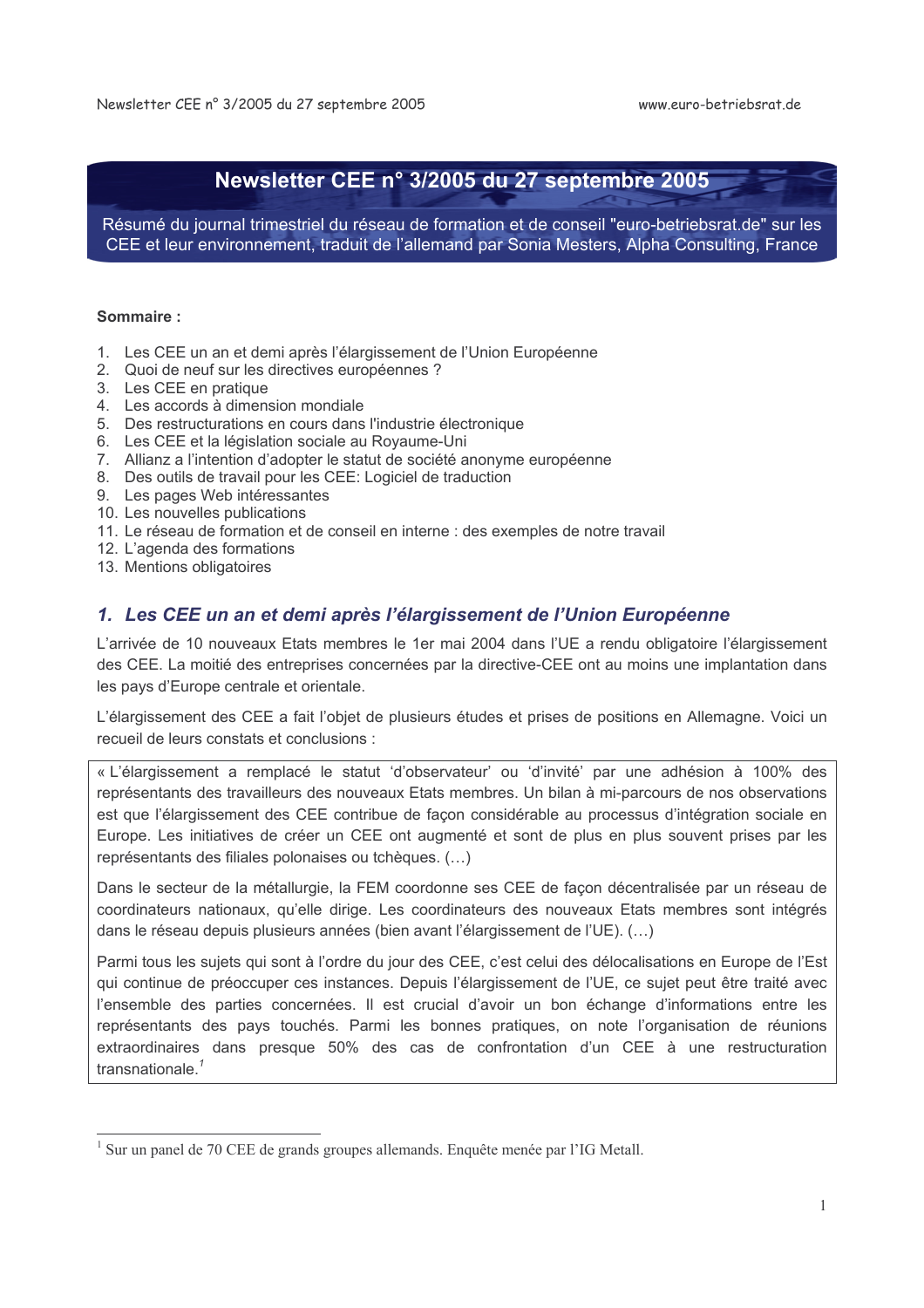Un autre sujet préoccupant les CEE élargis est celui des accords européens et leur articulation avec les niveaux de salaires nationaux. (...) »

Position syndicale de Aline Hoffmann, responsable des CEE à l'IG Metall, interviewée par Kathleen Kollewe sur les expériences dans les secteurs industriels métaux, électronique, textile,

« [Au départ de l'intégration des nouveaux Etats membres] Les anciens membres (Ouest) de CEE soupconnaient leurs nouveaux collègues (Est) de pratiquer un 'pacte de bas salaires' conclu avec les membres de la direction, afin d'obtenir les commandes. (...)

Les nouveaux représentants (Est) avaient l'impression que les représentants anciens (Ouest) au CEE abusaient de leur pouvoir et faisaient du lobbying au sein des directions centrales pour une politique anti- $Est.(\dots)$  »

Extraits d'une étude pilotée par Prof. Dr. Hermann Kotthoff et l'université de Darmstadt, financée par la Hans-Böckler-Stiftung et la Otto-Brenner-Stiftung, 2005.

« L'élargissement des CEE a montré l'importance de directives européennes en matière de représentation des travailleurs en tant que normes minimales. Et surtout : L'extension du champ d'application de ces directives renforce l'importance d'un dialogue social au niveau de l'entreprise. A l'heure actuelle il n'est pas encore clair si la culture 'coopérative' de représentation des travailleurs telle qu'on la trouve en Allemagne sera 'transposée' dans les pays de l'Est ou si la représentation des travailleurs sera 'limitée' à l'information et la consultation. »

Extrait des conclusions du projet « ViVe » sur l'impact des directives européennes (CEE, SE et information & consultation) en Europe centrale et orientale ; étude menée par WMP-Consult, financée par la Commission Européenne.

Pour les représentants des travailleurs des nouveaux Etats membres, l'adhésion au CEE leur ouvre l'accès à des informations importantes pour leur travail dans leur contexte national. Les CEE mêmes sont cependant encore loin d'être des médiateurs entre l'Est et l'Ouest.

Propos recueillis d'un projet d'étude sur l'impact des implantations d'entreprises allemandes dans les pays de l'Est sur la qualité des relations du travail dans ces pays ; mené par l'Institut Arbeit und Wirtschaft de l'Université de Bremen.

Pour info : Dans un article de 10 pages du magazine spécialisé « Personalführung » [gestion du personnell<sup>2</sup>, Werner Altmeyer présente une cartographie des styles de management ainsi que des constitutions d'instances représentatives du personnel dans les nouveaux Etats membres. Il analyse leur développement à l'égard de l'élargissement de l'UE et des les impacts des normes sociales communautaires sur les législations nationales.

 $2$  édition de septembre 2005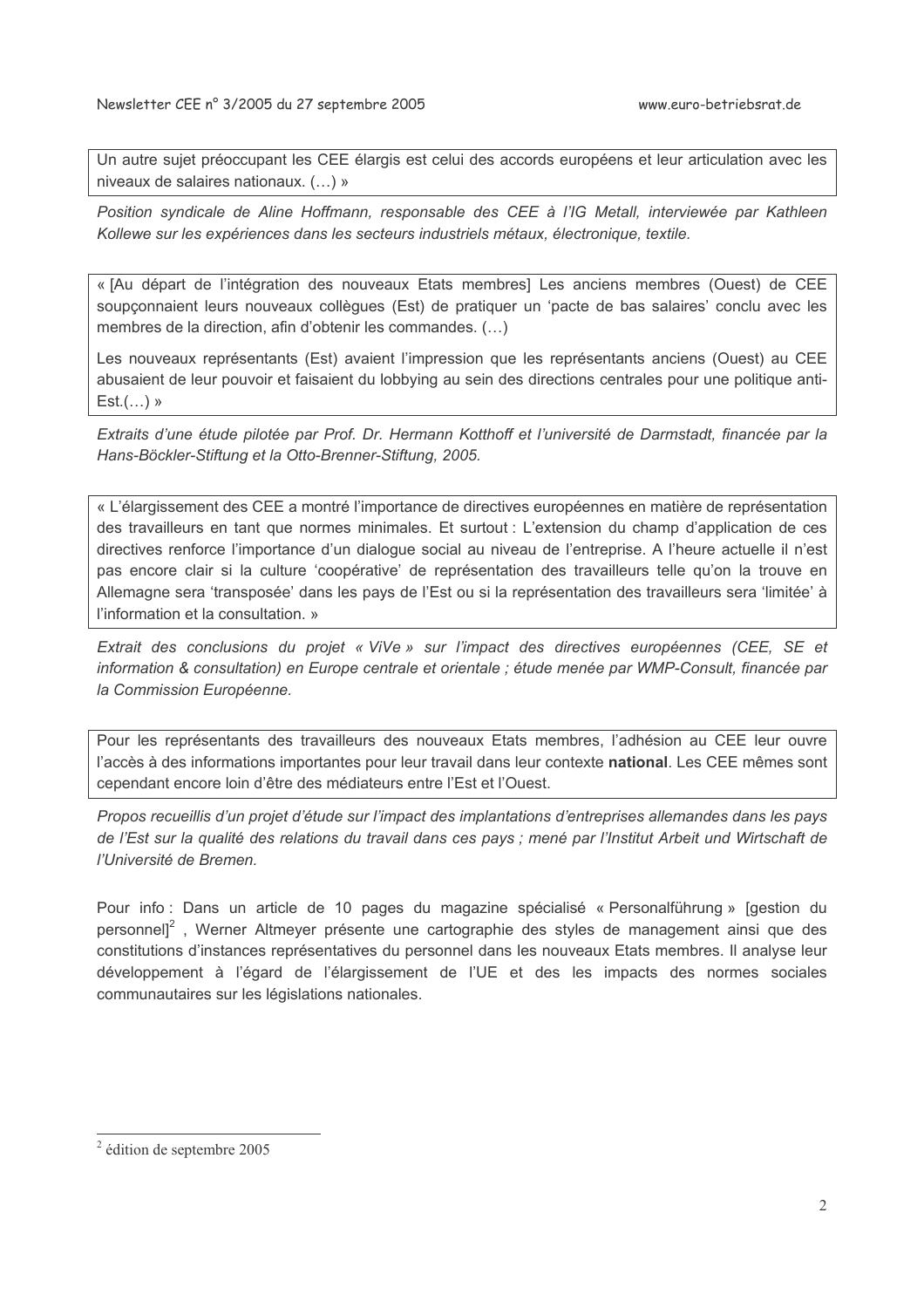## 2. Quoi de neuf sur les directives européennes ?

#### $\triangleright$  Au niveau de la révision de la directive-CEE ?

En principe rien. Depuis avril 2004 la procédure de révision est en cours. En mars 2005 fut introduite la deuxième phase de consultation des partenaires sociaux, dans le cadre d'une communication de la Commission Européenne sur les restructurations et l'emploi. Les partenaires sociaux sont donc, une fois de plus, invités à négocier les modifications de la directive.

La CES a rendu sa réponse mi-juillet. Elle souhaite une amélioration rapide des dispositions et critique la Commission de ne pas avoir fixé des délais concrets et de ne pas avoir mis sur la table des propositions concrètes sur le contenu de la nouvelle directive. Par ailleurs les syndicats critiquent la démarche de la Commission de réunir trop souvent les sujets 'CEE' et 'restructurations'. Cela porte à confusion car les CEE ne traitent pas exclusivement de la gestion des restructurations.

L'UNICE (employeurs) maintient sa position contre une révision de la directive-CEE, qu'elle ne juge ni souhaitable, ni nécessaire. A l'heure actuelle l'UNICE recueille des informations auprès de ses organisations nationales adhérentes sur la façon dont les représentants des employeurs et des salariés gèrent les restructurations.

Si jusqu'au printemps 2006, les partenaires sociaux ne concluent pas un accord sur la révision, la Commission Européenne devra – une fois de plus - rédiger le nouveau dispositif légal.

#### $\triangleright$  Au niveau de la discrimination

Plusieurs directives<sup>3</sup> en matière de protection contre la discrimination (en fonction du genre, de la religion, de l'âge, du handicap, de l'orientation sexuelle, ou de l'origine ethnique) auraient déjà dû être transposées dans les législations nationales des Etats membres en 2003. En France, Espagne, Italie et Suède les nouvelles lois ont été arrêtées conformément aux exigences communautaires. En Autriche les directives n'ont été transposées que partiellement. Pour les autres Etats membres (Allemagne, Luxembourg, Grèce, Autriche, et Finlande), la Commission Européenne a fini par porter plainte auprès de la CJCE.

Le 28 avril 2005 l'Allemagne a été condamnée par la CJCE pour non-transposition des directives, ce qui est très coûteux, l'amende augmentant pour chaque jour de non-transposition. En automne ce sont les élections anticipées qui ont empêché l'entrée en vigueur de la nouvelle loi anti-discriminatoire déjà votée par le Bundestag. Même si une adoption par le Bundesrat (Conseil) n'était pas obligatoire, l'opposition levée par le Bundesrat n'a pas permis la finalisation de la procédure avant les élections.

Cette nouvelle loi aurait pourtant pu être utile pour le travail des CEE. Elle prévoit notamment la possibilité de porter plainte contre un employeur à comportement discriminatoire.

<sup>&</sup>lt;sup>3</sup> Directive 2000/78/CE du conseil du 27 novembre 2000 portant création d'un cadre général en faveur de l'égalité de traitement en matière d'emploi et de travail

Directive 2000/43/CE du Conseil du 29 juin 2000 relative à la mise en œuvre du principe de l'égalité de traitement entre les personnes sans distinction de race ou d'origine ethnique

Directive 2002/73/CE du Parlement européen et du Conseil du 23 septembre 2002 modifiant la directive 76/207/CEE du Conseil relative à la mise en œuvre du principe de l'égalité de traitement entre hommes et femmes en ce qui concerne l'accès à l'emploi, à la formation et à la promotion professionnelles, et les conditions de travail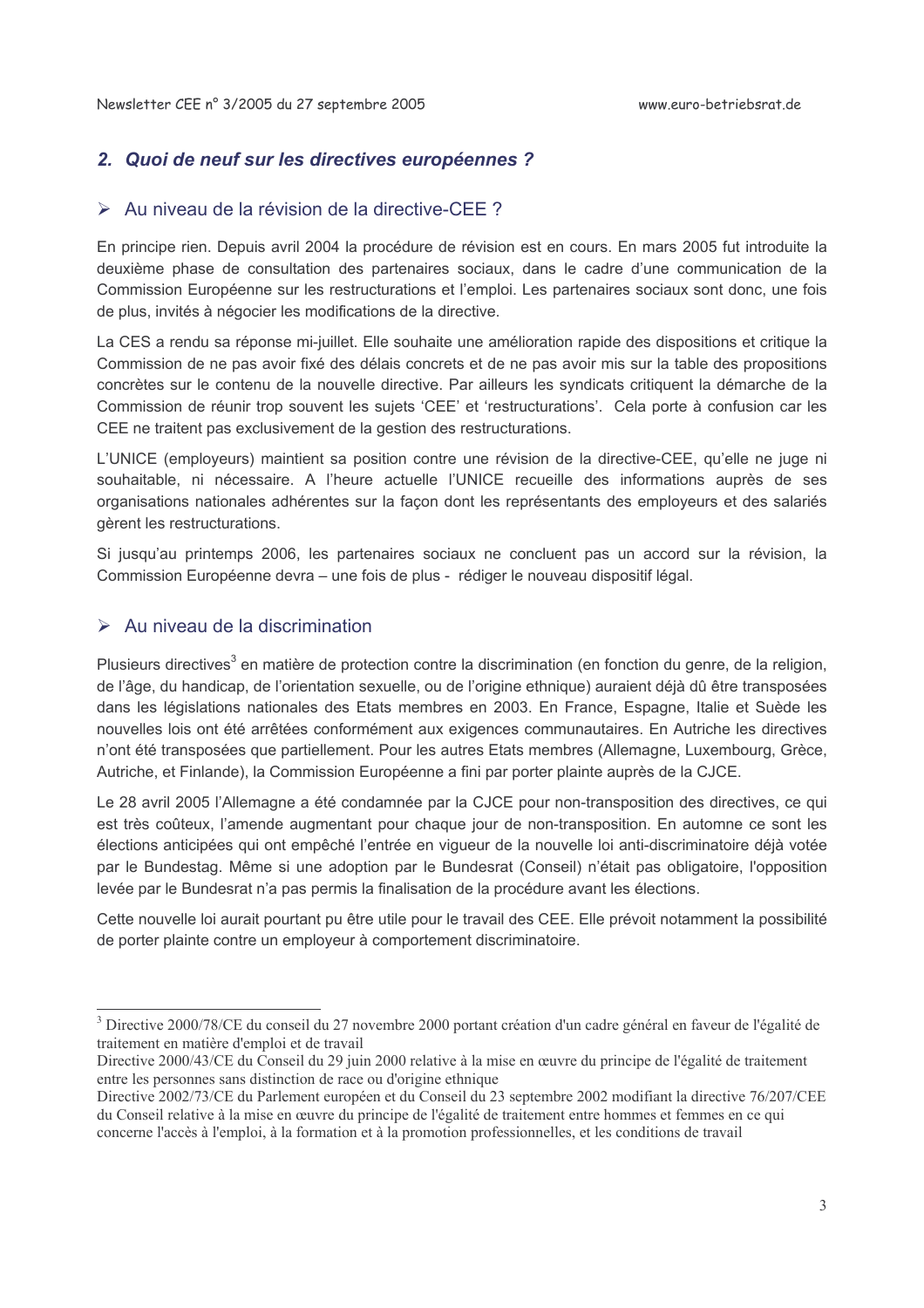De façon générale, la discrimination est un sujet intéressant pour les CEE, qui peut faire l'objet - par exemple - d'une formation.

## > Nouvelle directive sur les fusions transfrontalières

Beaucoup de débats et de spéculations ont eu lieu autour de cette nouvelle directive européenne visant à faciliter les fusions transfrontalières, en supprimant les obstacles inhérents à la coexistence de législations nationales différentes. Si elle concerne toutes les sociétés de capitaux, cette directive servirait tout particulièrement les intérêts des PME souhaitant opérer dans plusieurs États membres, mais non dans toute l'Europe, et, partant, peu susceptibles de demander le statut de société européenne.

Cette directive a été approuvée par le Parlement européen en mai 2005 et votée à majorité qualifiée par le Conseil fin septembre 2005. Il est fort probable qu'elle entre en vigueur très bientôt – en 2005.

La crainte des syndicats allemands concerne la suppression de la représentation des salariés au sein du conseil de surveillance (« Aufsichtsrat-Mitbestimmung »), prérogative élémentaire des IRP en Allemagne.

Voici un résumé des dispositions importantes du point de vue des syndicats allemands :

- Si dans les deux pays concernés par la fusion, il y a deux niveaux différents de 'Mitbestimmung' (de participation / de co-gestion), la direction du groupe et les représentants des travailleurs doivent négocier un accord.
- Si aucun accord n'est conclu, c'est le niveau de participation qui s'applique, qui avant la fusion était appliqué pour au moins un tiers de l'effectif.
- A partir de la fusion, l'accord conclu est en viqueur pendant trois ans.
- Dans les pays à système moniste<sup>4</sup>, dans lesquels la direction et le conseil de surveillance sont réunis dans le conseil d'administration, les mandats des salariés peuvent être limités à un tiers.

La directive sur les fusions transfrontalières n'est qu'un début. Une autre directive visant à faciliter les délocalisations de sites d'entreprise est en cours d'élaboration. Ainsi la crainte d'affaiblir le système fort de la Mitbestimmung restera à l'ordre du jour.

# 3. Les CEE en pratique

# > La Typologie des CEE de Prof. Dr. Hermann Kotthoff<sup>5</sup>

Voici le premier type parmi cinq types identifiés :

Type 1 : Le CEE en tant qu'instance de travail performant

Le CEE – ou plus précisément le bureau du CEE – est une instance de travail continu, qui ne se limite pas à une ou deux réunions plénières par an. Les membres du bureau sont en contact permanent. Le CEE se mêle des « hot topics » au niveau Groupe : fermetures d'entreprises, délocalisations de lignes de

<sup>&</sup>lt;sup>4</sup> Moniste : les fonctions de direction et de surveillance sont réunies au sein d'une seule instance ; Contrairement au Système dualiste où l'on connaît une instance qui dirige et une autre qui surveille ; le système dualiste est le système en vigueur en Allemagne.

<sup>&</sup>lt;sup>5</sup> un type de CEE sera présenté dans chaque numéro de ce journal. Le livre de Prof. Dr. Kotthoff sortira dans pas longtemps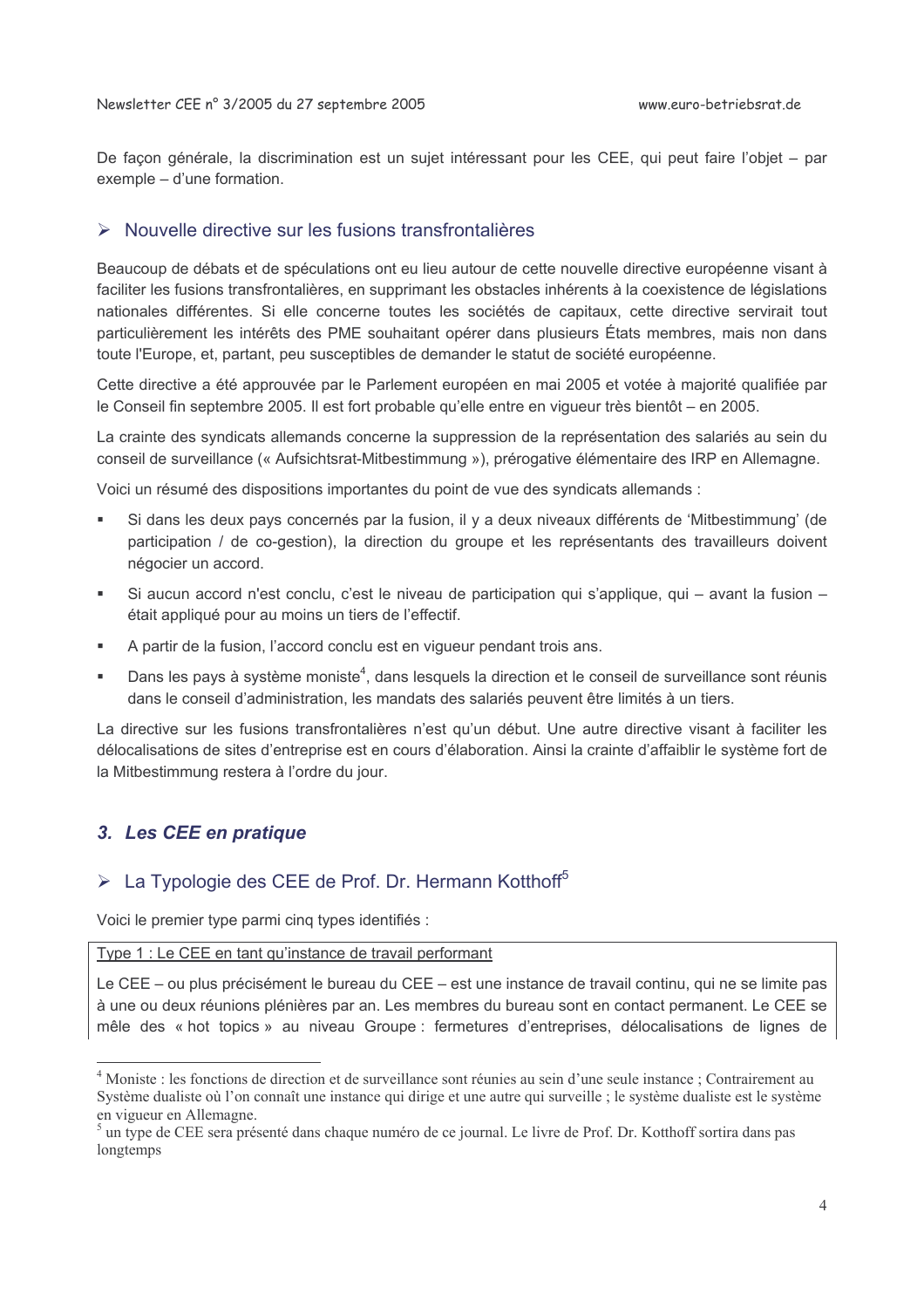production et restructurations... Le CEE est capable de formuler un avis cohérent (unanime) et de l'exprimer dans le cadre d'un dialogue intensif avec la direction centrale. Il a déjà conclu des accords sur plusieurs questions différentes avec la direction européenne (par exemple sur la procédure à engager en cas de fermeture de site). Ces accords ne sont pas contraignants dans le sens légal, mais ils sont respectés.

Entre le directeur central du groupe et le secrétaire du CEE s'est développé un niveau de dialoque informel, qui est ouvert et 'chargeable' (tenace, solide). Il y a une relation de confiance.

Prof. Dr. Kotthoff constate avec étonnement que parmi les grandes entreprises ayant ce type de CEE, il n'y a aucun allemand. Chacune de ces entreprises a son siège dans un pays anglo-saxon (Etats-Unis, Royaume-Uni). Il existe deux caractéristiques de ce type de CEE : une structure ferme de management et une structure ferme de représentation des salariés.

- 1. Les sites sont distribués sur l'ensemble d'Europe, il n'y a pas de site dominant. Pour le groupe, l'Europe est déjà un pays (« Eurocompany »). Tout ce qui caractérise « l'ancienne Europe » (les différences entre pays et les particularités) est nivelé par la direction.
- 2. La structure de décision (la hiérarchie) est fortement centralisée avec une décentralisation sur l'opérationnel. Pour les familles de produits majeures il existe au moins deux sites en Europe. Ces sites sont inversables ou échangeables. La structure du groupe est considérée comme « globale » par la littérature du management. Les grands groupes alimentaires du panel analysé sont des exemples clés. Trois parmi eux ont leur siège européen à Londres. Ces sièges prennent la quasi totalité des décisions (Benchmarking détaillé et contrôle de gestion sévère).

Conclusion : Pas d'établissement traditionnel, pas de pays dominant la représentation des salariés. La Mitbestimmung allemande n'est qu'une facette dans l'ensemble de la structure d'IRP. C'est justement parce qu'aucune culture dominante de représentation n'atteint Londres, que le nouveau parvient à se développer.

### $\triangleright$  Le CEE de SUEZ critique des informations incomplètes

La direction du groupe SUEZ français voudrait regrouper ses filiales d'énergie européennes qui étaient jusqu'à présent indépendantes, pour ainsi former le plus grand groupe d'énergie sous le nom "SUEZ Energy Services". Le CEE craint des suppressions d'emplois importantes. Les membres du CEE ont constaté au cours d'une séance de CEE à Paris le 17 juin 2005, que les différents niveaux de représentation du personnel (européen, national, unité de gestion) avaient reçu des informations différentes et paradoxales de l'employeur. Un groupe de travail a donc été crée pour analyser plus exactement les évolutions à venir dans la section d'énergie et pour éviter que la direction se serve d'une partie contre une autre. Le 8 septembre 2005 le bureau du CEE s'est réuni à Paris pour débattre sur la reprise de l'entreprise belge Electrabel et sur les possibilités de transformer les statuts de SUEZ en une société anonyme européenne (SE).

Lien vers le site Web du CEE :

http://www.suez.com/carrieres/english/engagements/instance.php?f=1

#### $\triangleright$  Les comités d'entreprise de la banque Austria craignent une O.P.A.

Suite à la fusion d'UniCredit et d'HypoVereinsbank (Groupe HVB) (cf. dernière Newsletter). Le 30 juin 2005, la fédération syndicale UNI Finance a rendu son avis. Les comités d'entreprise de la banque Austria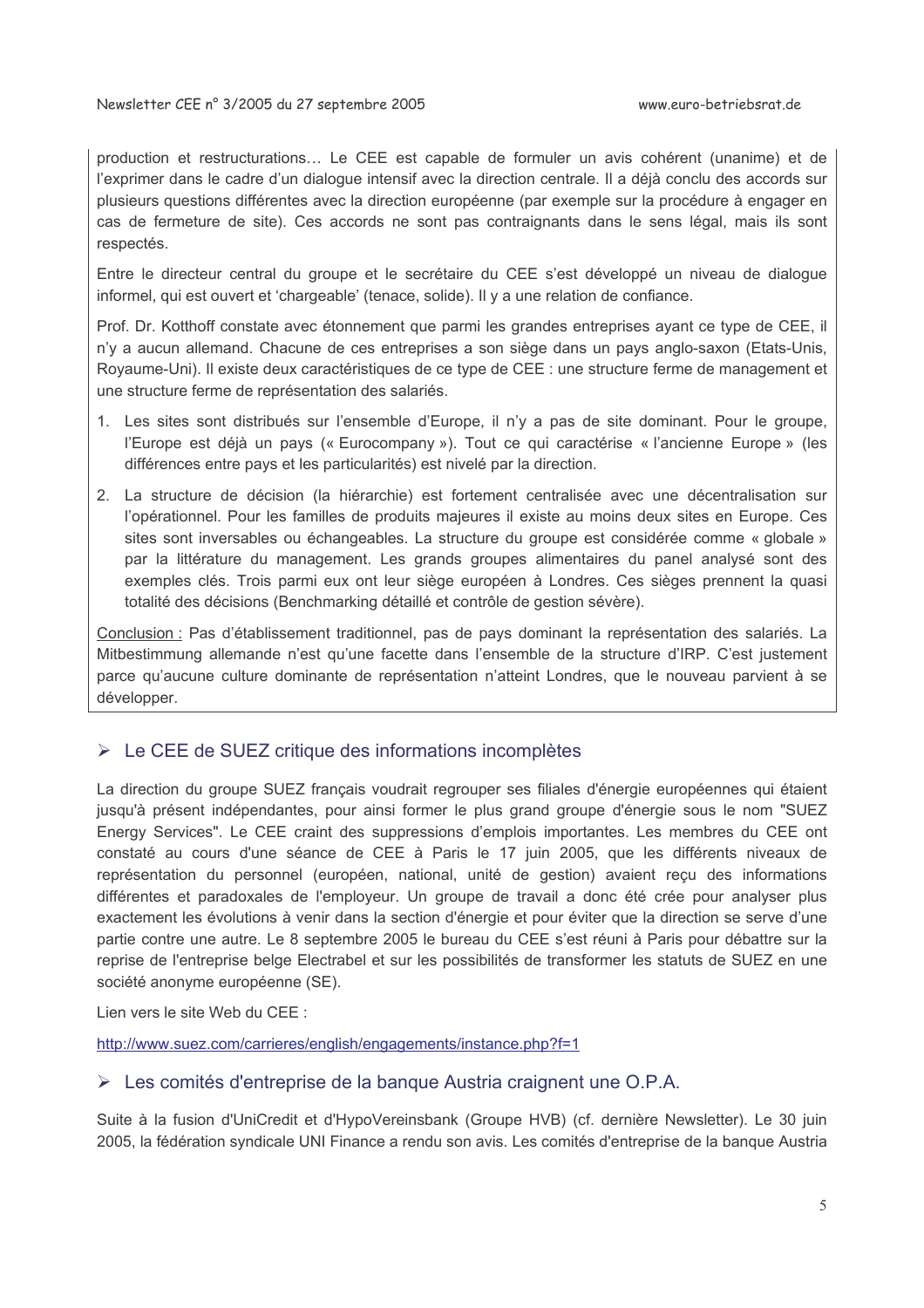Creditanstalt, filiale de l'HypoVereinsbank, ont mis en garde contre un démantèlement de leur banque à Vienne le 7 septembre 2005.

# > Le CEE mal informé malgré la fusion

En juillet 2005, l'entreprise de boisson britannique Allied Domecq a été reprise par le groupe français Pernod-Ricard qui est devenu numéro 2 du marché des boissons alcoolisées. Le CEE d'Allied Domecq avait essayé auparavant d'obtenir une information préalable sur les conséquences de la fusion – sans succès. On craint des pertes d'emplois en particulier en Espagne. Lors de la conférence de presse du 8 juillet 2005, la fédération syndicale européenne des aliments (EFFAT) a demandé le respect de l'accord du CEE ainsi que des droits d'information et de consultation du CEE.

# 4. Accords mondiaux

Le 28 juin 2005, un accord cadre mondial a été signé à Paris entre le CEE et la direction du groupe EADS sur des normes sociales minimales. Cette déclaration de bons engagements aborde les sujets tels que la protection de l'environnement, les conditions de travail, la santé, le traitement égal des hommes et des femmes et la formation tout au long de la vie.

Le 15 août 2005, un accord cadre international a été signé pour les 8.000 salariés du groupe Röchling, entreprise familiale avec son siège à Mannheim qui fabrique des plastiques, des équipements pour automobiles et des produits électroniques. Parmi les parties signataires figurent le CEE et les syndicats. Röchling ne se contente pas de respecter les normes minimales de l'OIT, mais incite également ses fournisseurs et clients à adhérer aux principes de la responsabilité sociale et sociétale.

Le 7 septembre 2005, un accord cadre mondial a été signé chez Schwan-STABILO (fabricant allemand de stylos avec siège à Heroldsberg en Bavière) sur des normes sociales minimales. Il prévoit un comité de surveillance qui est entre autre composé de représentants du comité d'entreprise et de l'IG Metall.

Le 12 septembre 2005 à Paris, plusieurs organisations syndicales et la direction du groupe de construction français Lafarge ont signé un accord cadre international applicable dans 75 pays. Un groupe de travail doit vérifier l'application des normes au moins une fois par an. On peut considérer cet engagement comme une première étape d'une représentation mondiale des travailleurs.

Le 13 septembre à Luxembourg, Arcelor a conclu un accord mondial (le premier dans le secteur d'acier !) sur les normes minimales avec les syndicats. L'accord aborde les conditions de travail, la santé, l'environnement, le dialogue social, et la gestion anticipée des mutations industrielles. Un comité composé de représentants syndicaux et de membres de la direction surveillera l'application des dispositions de l'accord.

(Nota : L'accord Arcelor est disponible en langue française sur la base Sigma)

L'accord signé chez Computer Science Corporation avec le syndicat britannique Amicus le 4 août 2005 garantit le maintien d'au moins 10000 postes de travail au Royaume-Uni et une procédure de consultation préalable aux délocalisations. Les accords d'entreprise n'étant pas prévus par la législation britannique, cet accord représente une étape importante.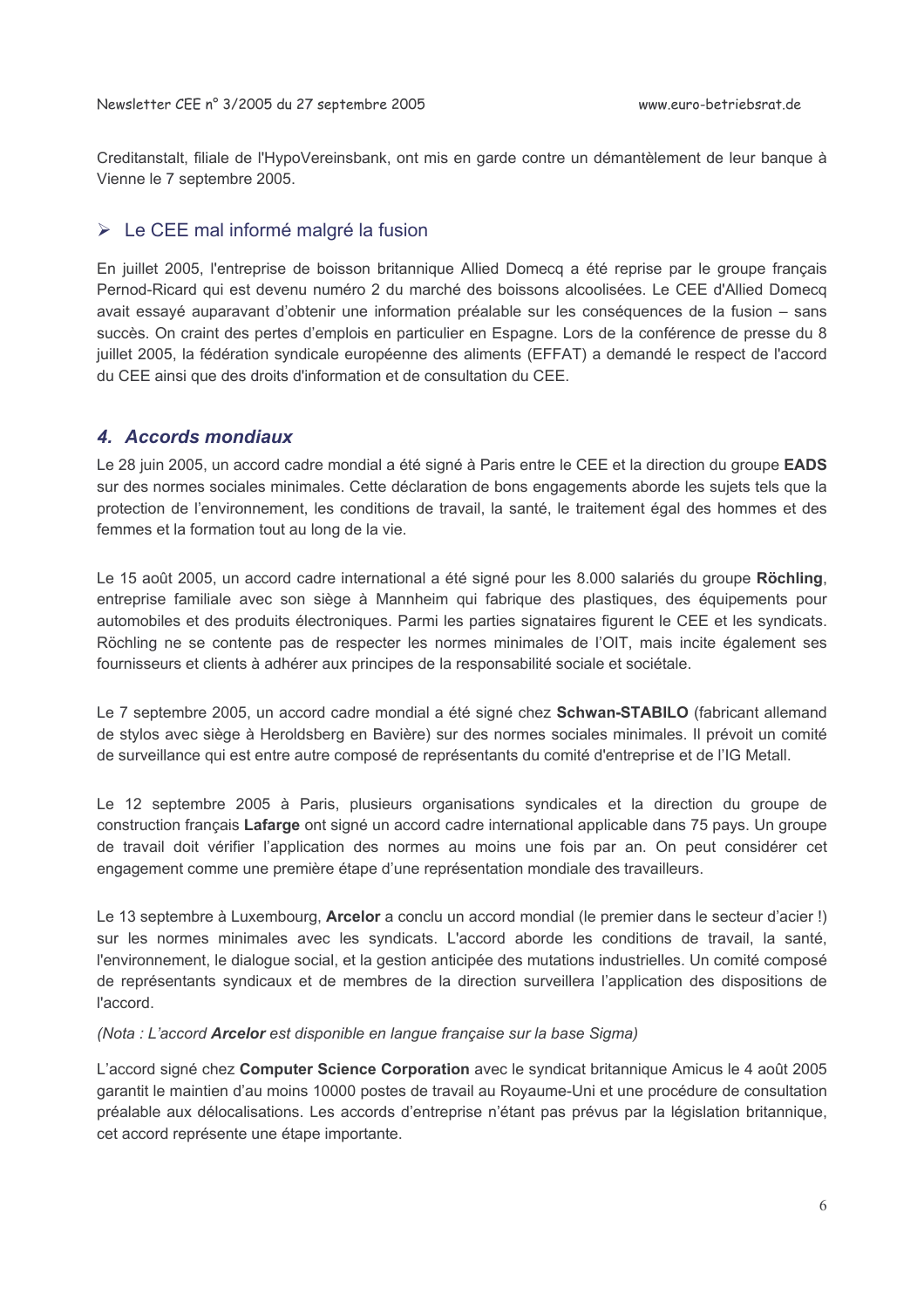# 5. Les restructurations en cours dans le secteur de l'électronique

## $\triangleright$  Le CEE d'Hewlett-Packard contre les licenciements économiques

 $(\ldots)$ 

## $\triangleright$  Siemens – plans de restructuration sans licenciements dans l'immédiat

(...) Selon un rapport à la radio, la direction de Siemens aurait tenté de surveiller ses Comités d'entreprise en fouillant les ordinateurs des membres du Comité d'entreprise à Munich...

# > L'analyse de l'IG Metall sur les délocalisations

 $(\ldots)$ 

# $\triangleright$  Nouveau forum de l'UE sur les restructurations

Le 23 juin 2005, la première séance du nouveau forum de restructuration a eu lieu à Bruxelles en présence du président de la commission José Manuel Barroso, qui a accentué l'importance des CEE dans le cadre de restructurations. Ce forum réunit les grands représentants des institutions européennes, des gouvernements, des organisations d'employeurs et des organisations syndicales. Les débats tournent autour les moyens politiques d'adoucir les effets négatifs des restructurations d'entreprises. Un groupe de travail prépare les réunions du forum bi-annuelles.

# 6. Les CEE et le droit du travail britannique

Un grand nombre d'entreprises multinationales ont leur siège social ou siège européen sur le territoire britannique. Selon les statistiques, un CEE sur quatre devrait être basé sur la législation britannique.

Vu que l'ancien gouvernement s'était opposé aux dispositions sociales communautaires, la directive sur les CEE n'est entrée en vigueur qu'en janvier 2000. Selon les chiffres de l'ISE, que 38% des entreprises concernées par la directive ont réellement constitué un CEE (97 de 258). Ce pourcentage est plus élevé que dans d'autres Etats membres, mais est-ce que cela signifie aussi un meilleur fonctionnement des CEE ?

Le fonctionnement des CEE est de manière générale influencé par les traditions du pays d'origine (du siège). Au Royaume-Uni, les représentants des salariés sont confrontés à une mentalité de gestion anglosaxonne. Celle-ci se différencie clairement des habitudes du continent. Il n'existe pas de Comité d'entreprise tel que nous le connaissons en France ou en Allemagne. La reconnaissance d'une représentation du personnel est basée uniquement sur un accord interne au niveau de l'entreprise. Ce n'est que depuis juin 2000 que le législateur prévoit le droit d'instituer un CE, si l'effectif le demande. Cependant, ces nouvelles IRP manquent de moyens : pas d'outils de travail (salle de réunion, téléphone, PC, ...), pas de budget, et quasiment pas de temps (crédit d'heures) ni de possibilités de formation.

En avril 2005, les représentants des travailleurs britanniques ont - pour la première fois - obtenu un droit d'information et de consultation sur la situation économique et financière de leur entreprise.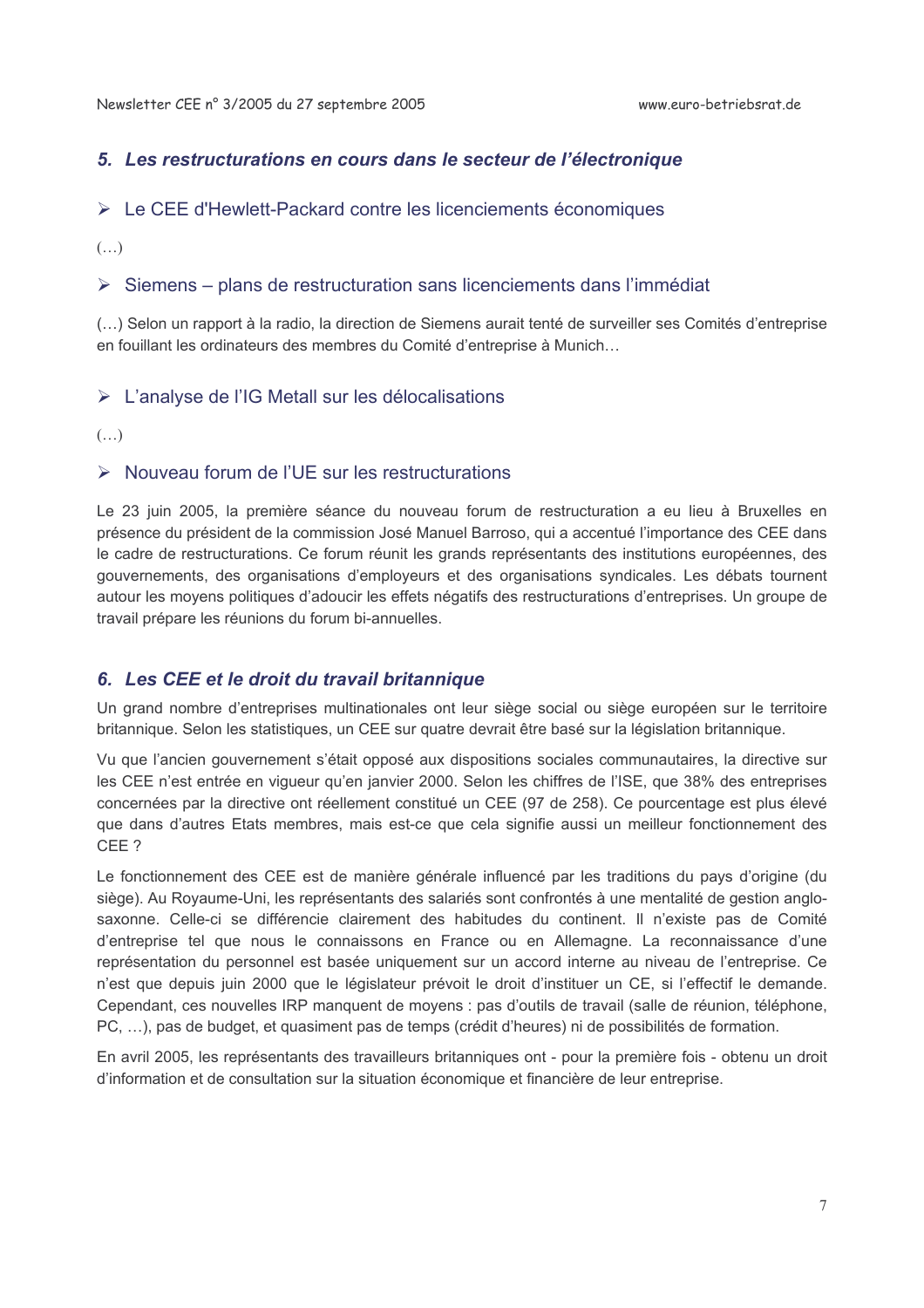#### $\triangleright$  Nouvel interlocuteur des syndicats britanniques

Le 1er octobre 2005, Sean Bamford devient responsable de toutes les activités liées à la coordination des CEE de la confédération syndicale britannique TUC. Cet ancien cheminot a assuré pendant plusieurs années des formations au sein du TUC et il a organisé de nombreux séminaires de formation pour les CEE. Werner Altmeyer l'a rencontré récemment à Londres pour en savoir plus sur la façon dont les syndicats britanniques organisent la coordination des CEE et quels impacts a la nouvelle directive communautaire sur l'information et la consultation du point de vue britannique. Voici les réponses :

Les fédérations syndicales assurent l'accompagnement en direct avec les CEE et le TUC s'occupe de la coordination de ces fédérations. Même si la quasi-totalité des fédérations syndicales font partie du TUC, on constate des tensions et une relation concurrentielle entre les fédérations syndicales en ce qui concerne le nombre de sièges et la désignation des membres au CEE.

La plus grande fédération syndicale du secteur privé s'appelle « Amicus ». Elle est responsable pour un grand nombre de CEE, dont beaucoup font partie du secteur de la métallurgie, mais aussi des banques et assurances et autres. Les grands syndicats interprofessionnels T&G et GMB sont également bien impliqués dans la coordination de CEE.

De façon générale, les organisations syndicales ne disposent pas de moyens (financiers )suffisants pour améliorer la coordination des CEE. Par ailleurs il leur manque une base de données qui permette d'identifier les membres britanniques d'un CEE. Les CEE encadrés par un employeur britannique manquent de ressources et de moyens de fonctionnement.

Si un CEE britannique est confronté à une restructuration il va contacter le « secrétaire syndical » local qui lui peut demander de l'aide aux bureaux régional ou national. Il n'existe pas d'expertise indépendante, à part peut être le Labour Research Department.

Avec la nouvelle directive sur l'information et la consultation des travailleurs les syndicats britanniques espèrent des conséquences encourageantes telles qu'une information et consultation plus systématique des délégués syndicaux ainsi qu'un changement d'attitude des managers britanniques envers cette nouvelle obligation. Ceci donnerait un sens aux nouvelles régulation plutôt qu'une politique de respect à contre-cœur des normes minimales longtemps caractéristique du comportement des employeurs au Royaume-Uni.

#### > Grèves "sauvages" chez British Airways

à la suite d'une grève de plusieurs jours à l'aéroport de Londres Heathrow, plus de 700 vols ont été annulés par British Airways, en heure de pointe, environ 100.000 passagers ont été concernés...

- 1. BA exerce une pression sur les prix de la restauration, ce qui entraîne une pression sur les marges et des pertes permanentes du sous-traitant Gate Gourmet. Gate Gourmet finit par entreprendre une restructuration en août 2002. Le plan de restructuration devient l'objet d'un conflit.
- 2. Deux jours avant de résoudre le conflit, la direction de Gate Gourmet embauche 130 travailleurs saisonniers à des conditions inférieures par rapport aux conventions, et exige en même temps le licenciement d'une partie de l'effectif permanent.
- 3. Grève de l'effectif de Gate Gourmet le 10 août, sans respecter la procédure légale de vote, qui aurait duré plusieurs semaines (selon la loi Thatcher). La grève est condamnée par la direction en tant que « grève sauvage ». Elle licencie 667 salariés sur le champ avec effet immédiat.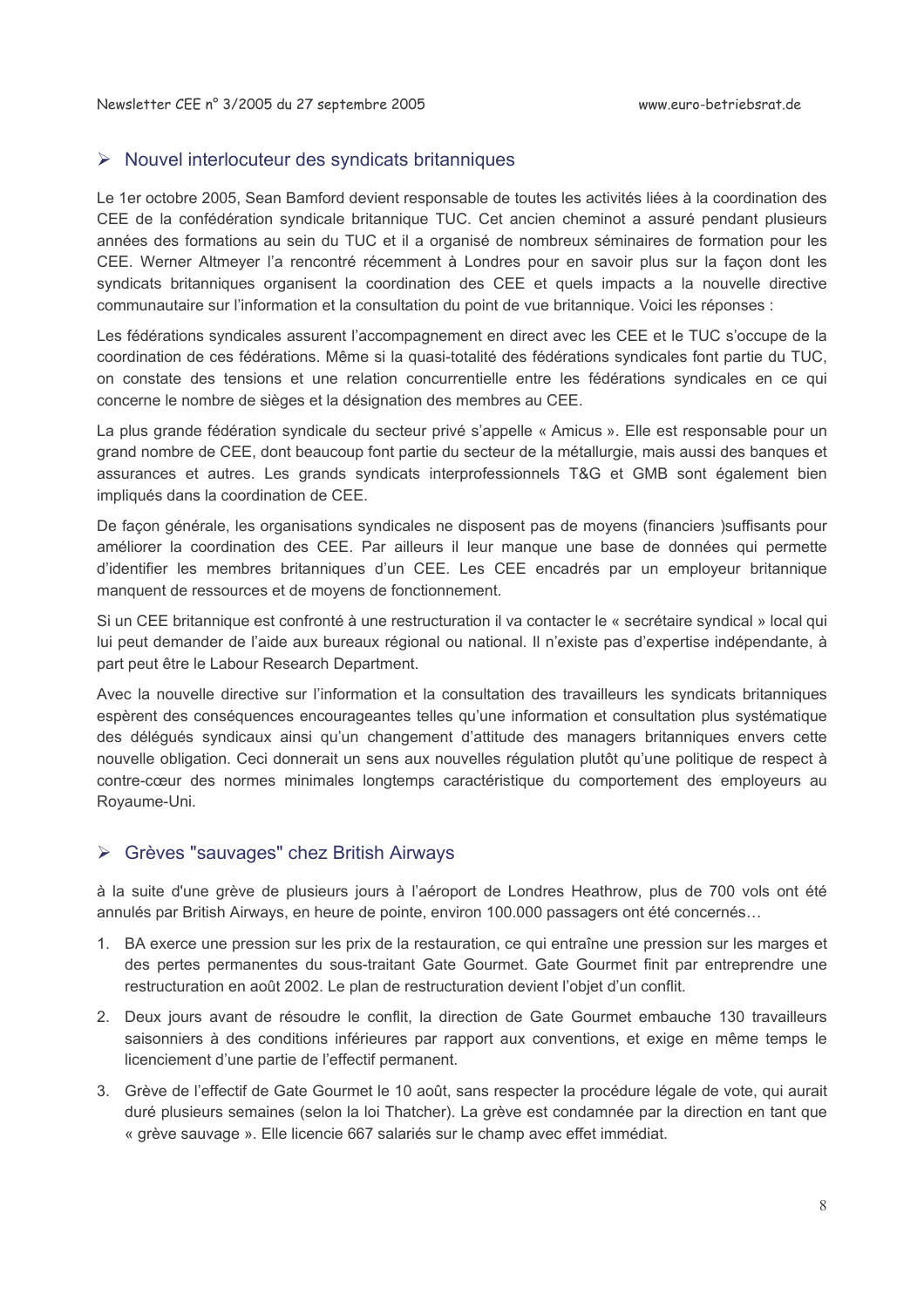- 4. Grève sympathisante d'un 1000ier de travailleurs de bagages de BA (interdit par la loi Thatcher), qui coûtera £40 millions à BA.
- 5. BA accepte d'augmenter son budget de restauration afin que les salariés de Gate Gourmet « bénéficient » d'un plan social raisonnable. Les négociations pour ré-embaucher 200 des 667 licenciés sont toujours en cours.
- 6. BA a entame des mesures disciplinaires contre trois des représentants du personnel. Cet événement est à l'ordre du jour du congrès du parti politique « Labour Party» du gouvernement. Les organisations syndicales veulent y manifester pour revendiquer l'annulation des lois anti-grèves du temps de Thatcher.

Conclusion : Ce conflit fait partie des conflits les plus amers de l'histoire britannique et il met en évidence la faiblesse des dispositions légales protégeant les salariés et le problème des restrictions apportées par les lois Thatcher. Un tel conflit aurait été géré différemment en Allemagne ou en France.

### 7. Allianz veut adopter les statuts d'une société anonyme européenne (SE)

Après sa fusion avec l'italien Riunione Adriatica di Sicurtà (RAS). Allianz souhaite devenir une société européenne. Il s'agit de la première entreprise allemande co-dirigée par les représentants des salariés qui adopte ce statut et la deuxième entreprise allemande après Go-East-Invest SE à Berlin.

Allianz prévoit de garder son siège en Allemagne et de préserver sa structure duale<sup>6</sup>. Cependant il est question de réduire le conseil de surveillance de 20 à 12 membres, dont 6 représentants du personnel. En Italie on ne connaît ni la participation des salariés au conseil de surveillance ni la séparation de direction et de conseil de surveillance.

Une demande de mise en place d'un GSN (groupe spécial de négociation) n'a pas encore été prononcée. Afin de pouvoir être inscrit dans le registre du commerce, il faut négocier un accord sur la participation des salariés.

Par ailleurs les salariés ont manifesté leur crainte dans les rues de Hambourg le 22 septembre 2005, de suppressions de postes par l'utilisation de synergies suite à la fusion,

### 8. Outils de travail pour les CEE : Logiciel de traduction

La plupart des membres de CEE connaissent très bien cette situation : alors qu'en réunion plénière ou préparatoire on peut s'appuyer sur les interprètes qui traduisent simultanément, les premiers problèmes apparaissent au dîner. Et puis, quand on veut échanger des informations par Fax ou Email et qu'on ne maîtrise pas la langue de son collègue.... Ne serait-ce pour une invitation à une réunion ou une demande d'information... que faire ?

### $\triangleright$  One World Letter

Il existe un nouveau logiciel de traduction spécialisé pour les organisations syndicales et les relations industrielles, adapté aux besoins des CEE : « One World Letter ». Ce programme facilite la

 $\delta$  deux instances séparées pour diriger et surveiller l'entreprise : comité de direction  $\neq$  conseil de surveillance; contrairement au système moniste avec un conseil d'administration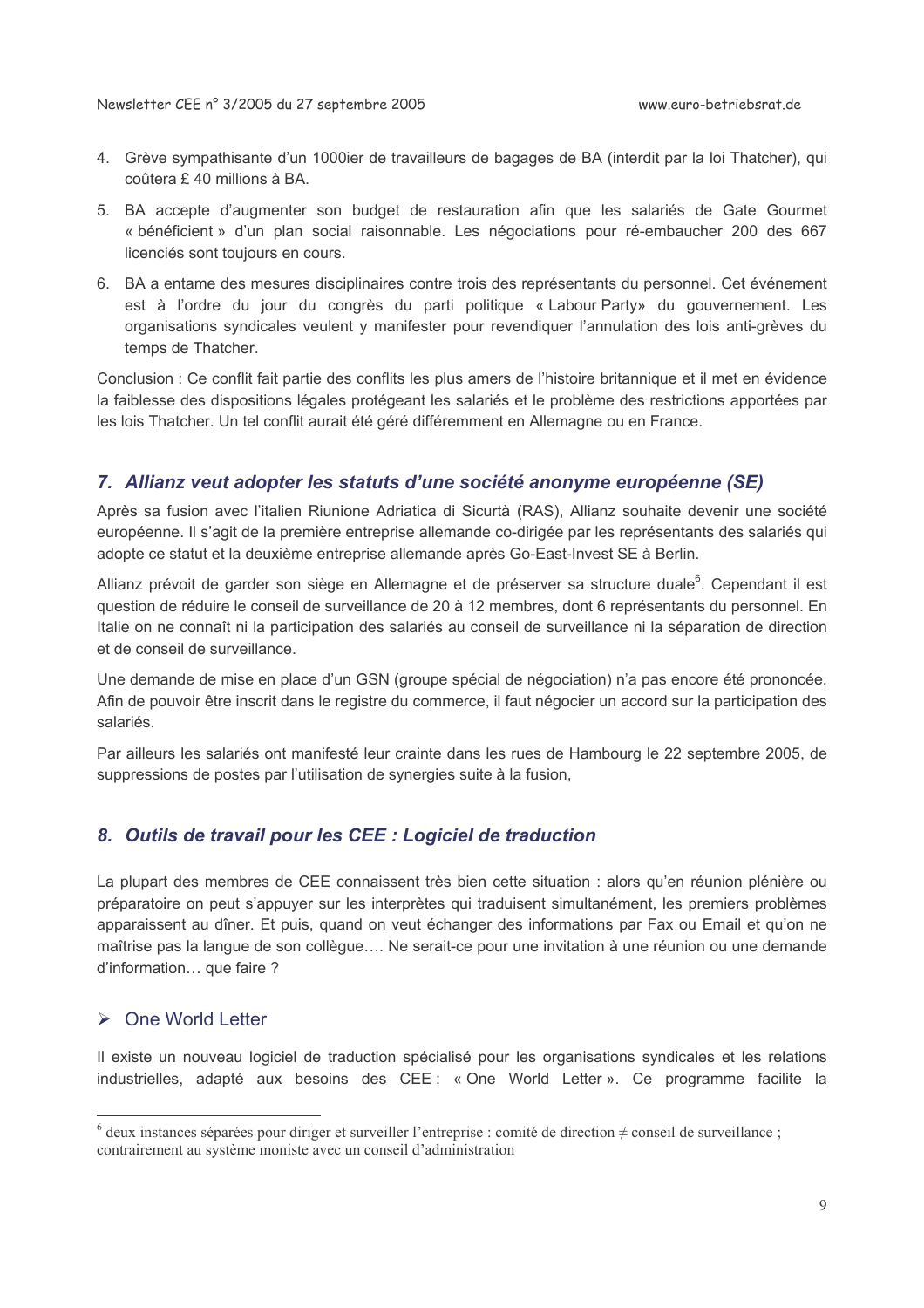correspondance quotidienne. Il fournit des éléments de textes nécessaire pour le travail quotidien des membres d'un CEE. On a droit à 30 jours de test gratuits, après il faut l'acheter : 79€.

## $\triangleright$  Les logiciels de digital publishing

Les experts du CEE (Werner Altmeyer & Co.) ont analysé de plus près les logiciels de traduction de l'entreprise digital publishing à Munich, pour tester s'il est vraiment adapté aux besoins des CEE. Il s'agit d'un logiciel capable d'apprendre des mots et d'évoluer... Les résultats de cette analyse seront publiés dans un magazine spécialisé en informatique en octobre 2005.

### > Petits logiciels gratuits téléchargeables sur Internet :

- Webtranslate : allemand-francais ou allemand-anglais : traduction de petits textes jusqu'à 500 mots  $\blacksquare$
- $\blacksquare$ EMIRE : base de données de vocabulaire du monde du travail : allemand-anglais
- QuickDic: allemand-anglais ; traduction de mots  $\blacksquare$

#### 9. Sites Web intéressants :

- Suite à la fusion de l'Institut Syndical Européen (ISE), l'Académie Syndicale Européenne (ASE) et du Bureau Technique, la CES a créé un nouveau site Web : www.etui-rehs.org ETUI-REHS publie plusieurs fois par ans et gratuitement une newsletter électronique sur la protection des travailleurs, les conditions de travail, l'hygiène et sécurité, la formation...
- Les dangers d'hygiène et sécurité en 20 langues http://agency.osha.eu.int/OSHA
- L'impact de l'élargissement de l'UE sur le secteur des services dans les zones frontalières ; projet ٠ piloté par des organisations syndicales allemandes, autrichiennes, polonais, tchèques. http://www.dienstleistungszukunft.de/
- Nouvelles publications
- Deutscher Gewerkschaftsbund DGB (Confédération syndicale allemande): « Corporate Social  $\blacksquare$ Responsibility » (responsabilité sociale et sociétale des entreprises) : regroupement d'expériences recueillis dans les entreprises par des représentants syndicaux (exemple : Addidas) ; 36 pages, sur commande. gratuit.

http://www.dgb.de/service/publikationen/materialdb/material show single?matid=339

- DGB : La Turquie et sa candidature pour devenir membres de l'UE. (selon l'ISE, 256 CEE auraient pu intégrer des représentants de Turquie parmi leur membres, si elle était Etat membre de l'UE)... 52 pages en allemand, gratuit.
- Dagmar Schieck : « Droit du travail européen », 2e édition prenant en compte les 11 directives en matière sociale sorties depuis 1997. Bon quide juridique pour les non-juristes, 329 pages, Baden-Baden, 39€
- Akima Hamandia : « Le temps du travail en France et en Allemagne » étude comparative des procédures de négociation ; Munich 2005, 333 pages, 32.80€